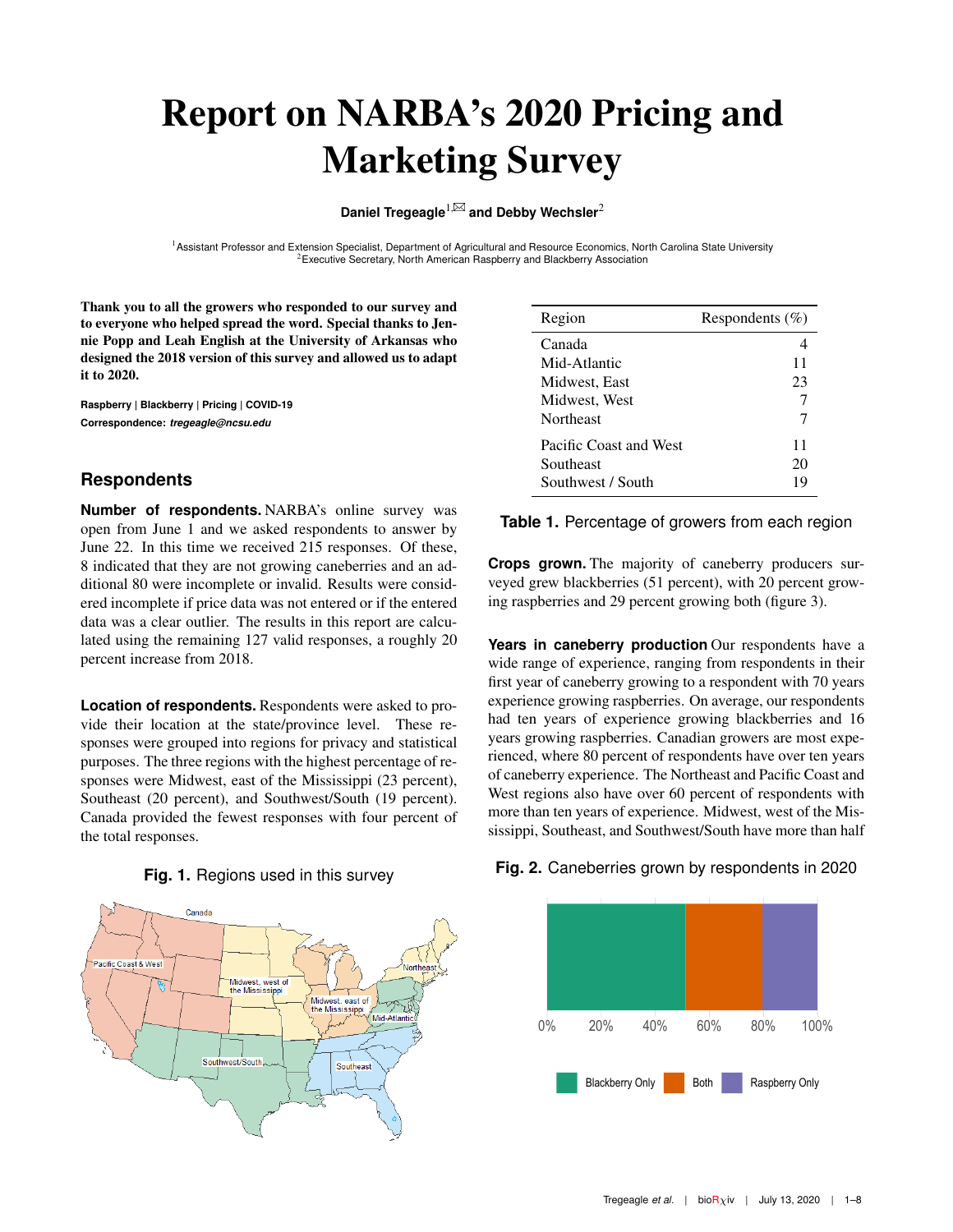<span id="page-1-0"></span>



of their respondents with five or fewer years of experience. The Northeast and Southeast had the most new growers, with around one quarter of respondents from these regions having only one to two years experience.

**Acres in production.** The average caneberry farm in our survey had around 4 acres in caneberry production, with the smallest grower reporting 0.02 acres of caneberry production and the largest grower reporting 100 acres. The distribution of acreage was similar between blackberries and raspberries. 'Less than one acre' was the most common response for both blackberry (33 percent) and raspberry (41 percent) growers and fewer than ten percent of respondents had more than ten acres of caneberries. The majority of respondents had one to ten acres of caneberries.

# **Marketing Methods**

Since we were focused on direct-market prices—partly because growers have little control over prices in wholesale and processing markets—few large producers participated, though quite a few growers (21 percent) indicated they sold both wholesale and retail. Our survey distinguished between "small" wholesale, primarily sales to local stores and restaurants and fruit stands, and "large" wholesale, or sales to supermarket chains or through major marketers. Approximately 54 percent of respondents sold only at retail and 13 percent sold only to wholesalers. U-Pick was the most popular marketing method, used by over half of both types of grower. For both caneberries, farm stands were the next most popular marketing method, however it was somewhat more popular with raspberry growers (47 percent) compared to blackberry growers (36 percent). Farmers markets were used by around one quarter of the respondents. Selling to small wholesalers was the most popular method of wholesale marketing, followed by selling to large wholesalers and processors. Raspberry growers were more likely to sell to small wholesalers, and blackberry growers were more likely to sell to large wholesalers and processors. Other marketing methods included selling to local schools and selling online. The popularity of different marketing methods varies by region. The table [3](#page-2-0) shows the percentage of growers in each region using each method. The rows will not sum to 100 percent as many growers use multiple marketing methods.

#### **Pricing**

For each market type, we asked growers what prices they receive. The following section summarizes these results.

**Sales units.** We did not ask growers to convert their prices into a common unit (e.g., pounds) which would have made averaging and comparisons easier, but instead asked them to report prices in the units they sold in. Averages and comparisons are difficult to make with confidence. Clamshells containing 6 oz. or 12 oz. of berries may sometimes be reported as half-pints or pints. In addition, "oz." can mean either volume or weight, while a "gallon" is not actually a legitimate measure of a dry material like berries, only of liquids, and there are also great differences in how high buckets or cups are mounded up. However, for this analysis, we assumed volume measures were comparable (e.g. one pint equals two half-pints) and that a pint of berries weighs  $\frac{3}{4}$  pounds. We also excluded flats from this analysis, since their price and composition were highly variable.

**Average prices.** Table [3](#page-2-0) summarizes the average prices per pound received by respondents by region and marketing method. Across all regions and marketing channels, blackberries sold for an average price of \$4.67 per pound and raspberries sold for an average price of \$5.82 per pound. There was moderate variation in these prices across regions, with average prices for blackberries ranging from \$4.02 per pound in the Pacific Coast and West to \$6.13 per pound in Canada, and average prices for raspberries ranging from \$4.39 per pound in the Pacific Coast and West to \$6.52 per pound in the Mid-Atlantic. There was substantial variation in prices across marketing methods with average Farm Stand prices for blackberries reaching as high as \$10.67 per pound as low as \$0.53, both in the Pacific Coast and West. For Raspberries, average prices ranged from as high as \$8.61 per pound at Farm Stands in the Mid-Atlantic, and as low as \$3.17 for U-Pick raspberries in the Pacific Coast and West.

For most growers, these prices have been stable, with 76 percent of blackberry growers and 68 percent of raspberry growers reporting that their prices are the same as last year. For blackberry growers, 19 percent reported that their prices are higher this year than last year, and only five percent reported that their prices are lower. For raspberry growers, 32 percent of respondents reported that their prices are higher this year than last year, and no growers reported that their prices are lower. For growers reporting the same price this year as last year, the majority of growers have kept these prices for two to three years (figure [4\)](#page-3-0).

# **COVID-19 Impacts**

COVID-19 has caused an unprecdented disruption in markets around the US and globally. To help understand how this crisis has impacted caneberry growers, we included several questions asking about COVID-19 impacts. In particular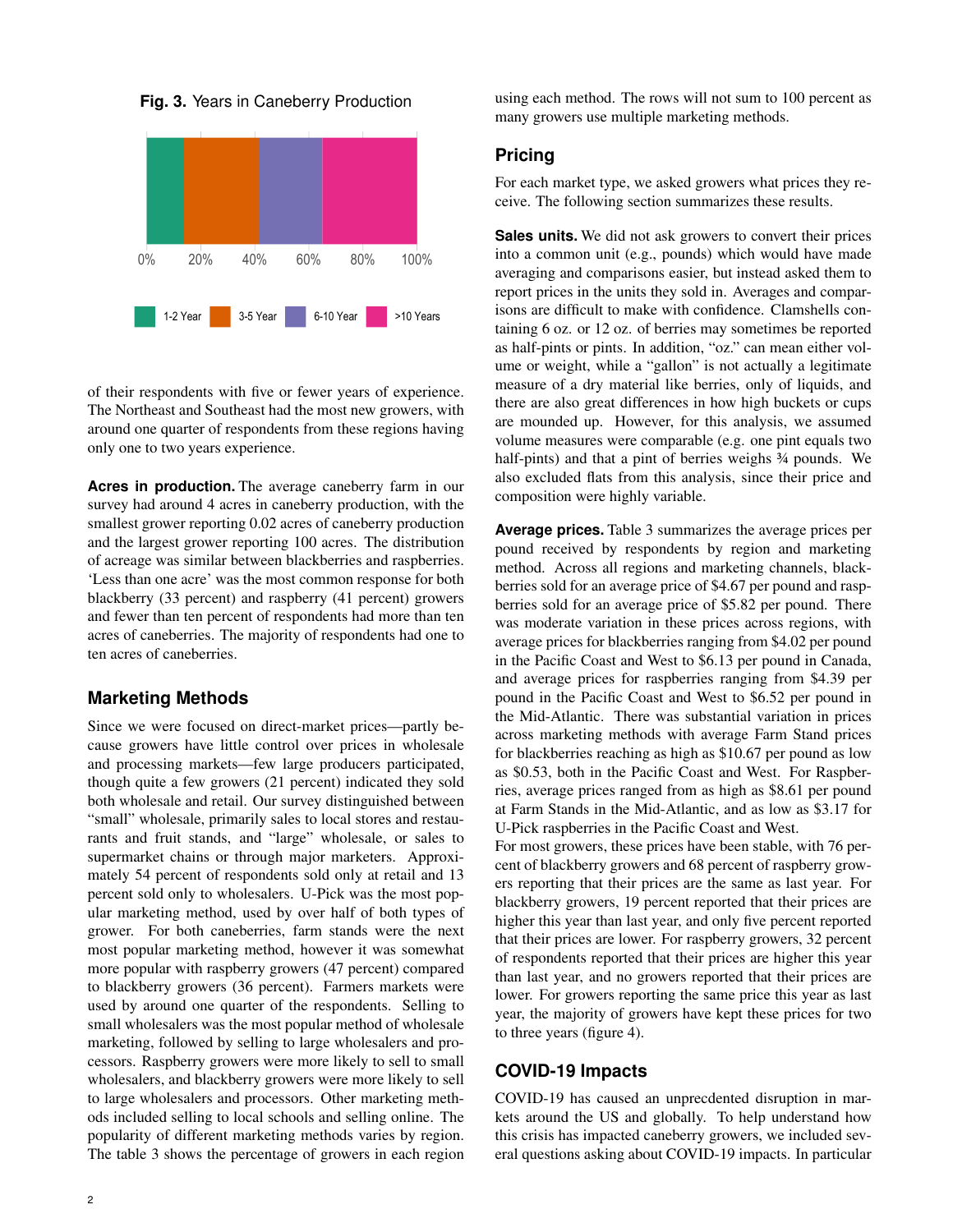|                        | Marketing Type Used $(\%)$ |        |                    |                      |                      |           |       |
|------------------------|----------------------------|--------|--------------------|----------------------|----------------------|-----------|-------|
| Region                 | Farm<br>Stand              | U-Pick | Farmer's<br>Market | Wholesale<br>(small) | Wholesale<br>(large) | Processor | Other |
| Canada                 | 60.0                       | 0.0    | 0.0                | 20.0                 | 40.0                 | 0.0       | 0.0   |
| Mid-Atlantic           | 30.8                       | 46.2   | 30.8               | 38.5                 | 0.0                  | 15.4      | 7.7   |
| Midwest, East          | 71.4                       | 64.3   | 35.7               | 14.3                 | 3.6                  | 10.7      | 0.0   |
| Midwest, West          | 37.5                       | 62.5   | 50.0               | 25.0                 | 12.5                 | 25.0      | 12.5  |
| <b>Northeast</b>       | 37.5                       | 50.0   | 12.5               | 25.0                 | 0.0                  | 12.5      | 0.0   |
| Pacific Coast and West | 30.8                       | 46.2   | 23.1               | 23.1                 | 7.7                  | 23.1      | 7.7   |
| Southeast              | 28.0                       | 44.0   | 20.0               | 12.0                 | 24.0                 | 4.0       | 8.0   |
| Southwest / South      | 26.1                       | 78.3   | 21.7               | 8.7                  | 8.7                  | 4.3       | 4.3   |

**Table 2.** Percentage of growers using each market type by region

**Table 3.** Average prices per pound received by respondents by market and region

<span id="page-2-0"></span>

|                        | Average Price Received (\$/lb) |           |                    |                      |                      |           |           |
|------------------------|--------------------------------|-----------|--------------------|----------------------|----------------------|-----------|-----------|
| Region                 | Farm<br>Stand                  | U-Pick    | Farmer's<br>Market | Wholesale<br>(small) | Wholesale<br>(large) | Processor | Other     |
| <b>Blackberry</b>      |                                |           |                    |                      |                      |           |           |
| Canada                 | 7.33                           | <b>NA</b> | <b>NA</b>          | <b>NA</b>            | 3.33                 | <b>NA</b> | 6.67      |
| Mid-Atlantic           | 6.61                           | 4.71      | 6.08               | 4.27                 | NA                   | 2.83      | <b>NA</b> |
| Midwest, East          | 6.51                           | 3.86      | 7.33               | 5.33                 | <b>NA</b>            | 2.83      | 4.00      |
| Midwest, West          | 5.07                           | 3.50      | 5.99               | 4.53                 | 4.20                 | 2.75      | 3.50      |
| Northeast              | <b>NA</b>                      | 4.00      | NA                 | <b>NA</b>            | <b>NA</b>            | <b>NA</b> | 6.67      |
| Pacific Coast and West | 10.67                          | 3.08      | 9.33               | 7.47                 | <b>NA</b>            | 0.53      | 3.72      |
| Southeast              | 5.67                           | 4.35      | 7.93               | 3.67                 | 5.63                 | 1.50      | 9.03      |
| Southwest / South      | 4.52                           | 4.02      | 5.75               | <b>NA</b>            | <b>NA</b>            | 3.50      | 6.66      |
| <b>Raspberry</b>       |                                |           |                    |                      |                      |           |           |
| Canada                 | 7.11                           | NA        | <b>NA</b>          | 5.00                 | 5.00                 | <b>NA</b> | 6.67      |
| Mid-Atlantic           | 8.61                           | 5.59      | 7.44               | 7.00                 | <b>NA</b>            | 3.33      | 3.33      |
| Midwest, East          | 7.19                           | 5.09      | 7.44               | 6.11                 | 3.33                 | <b>NA</b> | <b>NA</b> |
| Midwest, West          | 7.33                           | 5.83      | 5.33               | 4.00                 | NA                   | 4.00      | <b>NA</b> |
| <b>Northeast</b>       | 6.67                           | 4.50      | 5.33               | 7.17                 | NA                   | 4.50      | 6.67      |
| Pacific Coast and West | 5.00                           | 3.17      | 8.00               | 7.47                 | <b>NA</b>            | <b>NA</b> | <b>NA</b> |
| Southeast              | 5.00                           | 4.00      | <b>NA</b>          | 7.33                 | NA                   | NA.       | 5.83      |
| Southwest / South      | 5.00                           | 4.17      | 8.00               | <b>NA</b>            | NA                   | <b>NA</b> | <b>NA</b> |

we asked how customer volume, sales per customer, and total sales have changed in comparison to a normal year, and whether the respondent thought these changes were due to COVID-19. In addition, we asked several open-ended questions about how growers are adapting, which give a sense of the diversity of responses to the crisis.

**Changes in customer volume and sales.** Figure [5](#page-3-1) summarizes the responses for blackberry and raspberry producers. For customer volume, 38 blackberry producers answered the question, with 47 percent having a usual level of customers, and 53 percent having more customers than usual. For raspberries, 17 growers answered the question, with 65 percent having the same level of customers as usual and 35 percent having more customers than usual. For sales per customer, 40 blackberry producers answered the question, with 80 percent of respondents having the usual level of sales per customer and 20 percent having a greater volume of sales per customer. Similarly for raspberries, 18 growers answered the question, with 78 percent having the usual level of sales per customer and 22 percent having greater than usual sales per customer. For sales, 47 blackberry producers answered the question, with 15 percent having fewer sales than usual, 46 percent having a usual level of sales, and 38 having more sales than usual. Similarly with raspberries, 23 producers answered the question, with 17 percent having fewer sales than usual, 52 percent having a usual level of sales, and 30 percent having more sales than usual.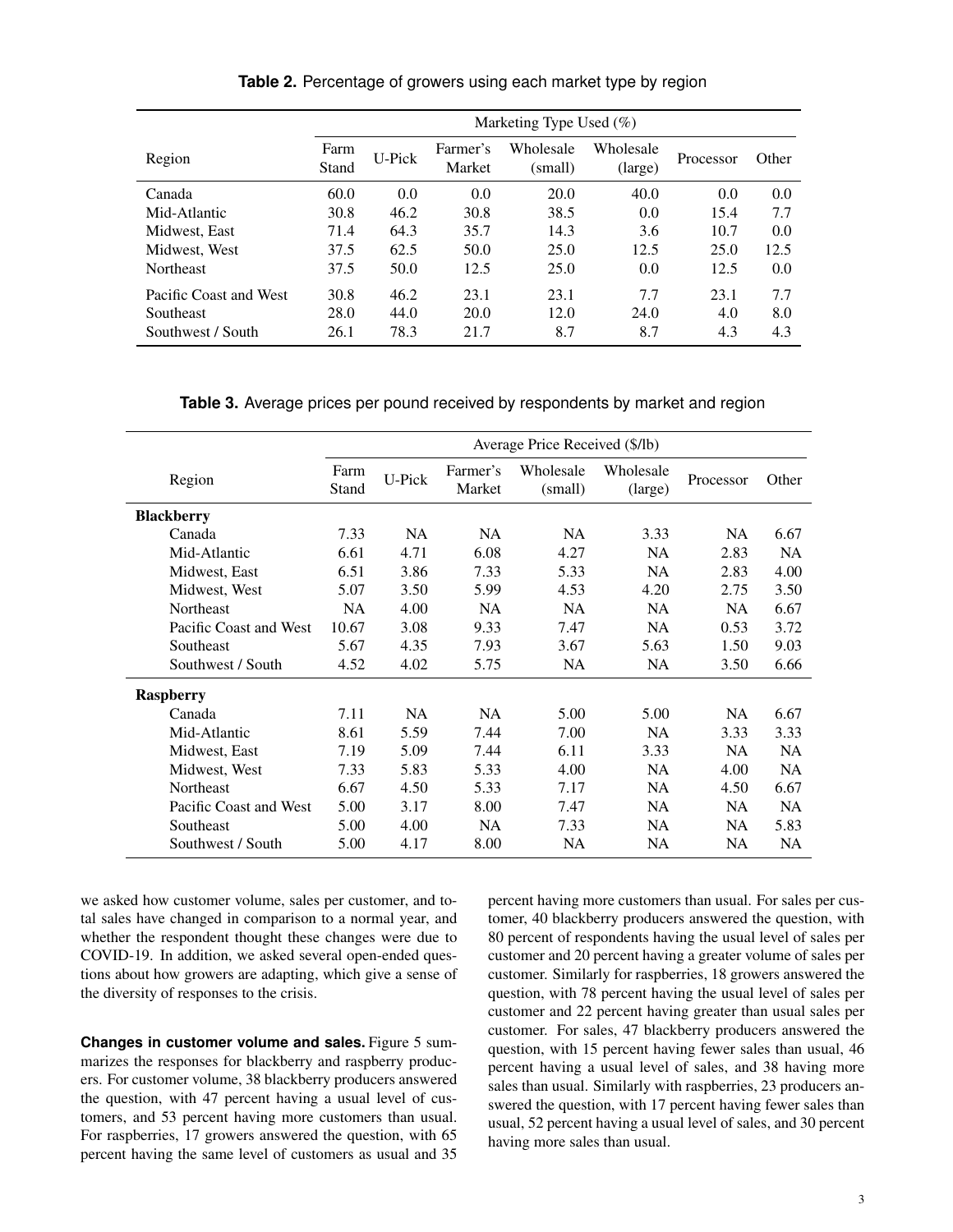<span id="page-3-0"></span>

**Fig. 4.** Number of years growers have had the same prices

**Fig. 5.** Responses to questions about changes in volume and sales this year

<span id="page-3-1"></span>

While some marketing channels, like institutional and restaurant sales, have suffered during the COVID-19 pandemic, anecdotal reports suggest that direct-to-consumer sales have increased [\(2,](#page-6-0) [3\)](#page-6-1). This appears to be the case for our respondents, with a majority experiencing usual, or higher than usual, customer volume, sales per customer, and sales.

To investigate the link between the change in sales and the sales method we looked at how these reponses changed as respondents had increasing wholesale sales. Since we did not ask respondents how their sales and volume changed for each

specific market, we calculated the effect of wholesale sales on their responses using a statistical model. To prepare the data, we classified 'wholesale (small)', 'wholesale (large)', and 'processor' sales as wholesale sales and calculated the wholesale percentage of each respondents sales. We then fitted a ordered logistic regression model [\(1\)](#page-6-2) where the respondent's answer is predicted as a function of their percentage of wholesale sales.

Figure [6](#page-5-0) shows the results of the analysis for the change in customer volume and sales. The effect of the percentage of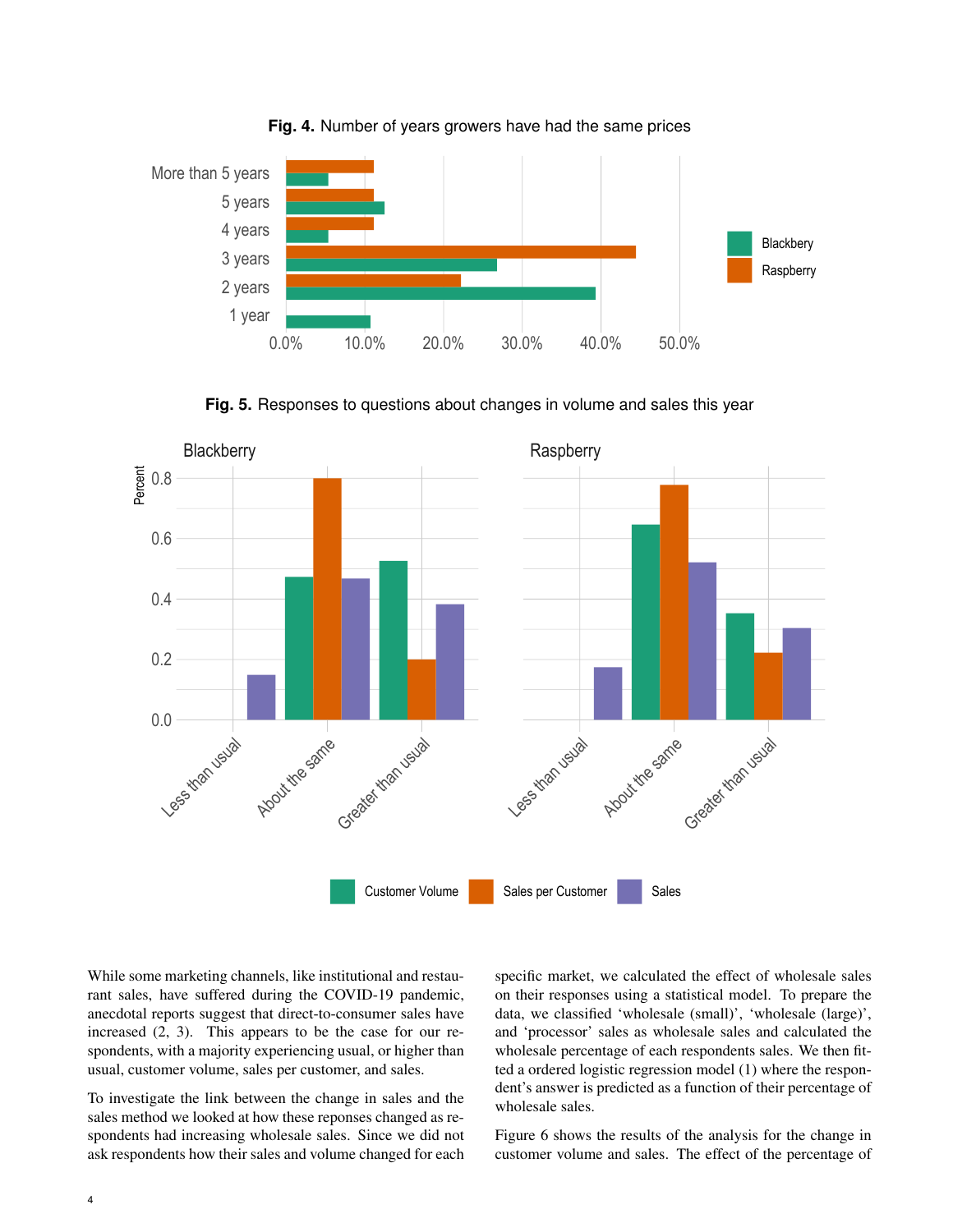wholesale sales on respondents' answers for sales per customer was statistically insignificant (i.e. there was no measurable effect) so we do not show results for this model. For the change in customer volume, an increasing percentage of wholesale sales reduced the probability of the respondent answering that their customer volume had increased for both types of berries. For the change in sales, an increasing percentage of wholesale sales had almost no effect on the probability of answering that sales were about the same, but as the percentage increased, the respondent was more likely to answer that their sales were less than usual and less likely to answer that their sales were greater than usual. These results are consistent with the observation that direct to consumer sales have remained steady or increased, while wholesale sales have declined.

# **Selected Grower Responses**

Several questions in the survey asked respondents to enter text comments. While we originally thought to include a checklist of possible COVID-19 adjustments, instead we decided to let respondents highlight whatever aspects they chose in their own words. Below is just a selection of these comments.

#### **What adjustments are you making for COVID-19?**

- Separate check-in and check-out stations. Extra cleaning/sanitizing, social distancing. Customers will be supplied new pulp pints in new cardboard trays (charge of \$1.00 per tray is new this year), no reuse of trays or pulp pints). Installing handwashing stations (one at entrance and one at porta-potty); have used hand sanitizers in past. Encouraging small groups. We will switch to electronic payments.
- Asking people to wear a mask at the stand and one car at the stand at a time.
- I haven't yet sold any berries, but I suspect my two restaurant buyers will decrease purchases and my farmers market customers will increase purchases. Depending on demand, I might sell only 1/2 pints to maximize sales and please maximum number of customers.
- Specific COVID-19 signage in multiple locations.
- Added COVID-19 specific health training along with normal food safety training for everyone.
- Following state guidelines for reopening: recommend wearing masks, parents keep kids with them, observe social distancing. All employees wear masks.
- Because we have to limit the number of customers in the patch, it actually is more difficult to get the berries picked as quickly as we normally would. This is a young patch of berries, so we could get many more customers if we didn't have to limit the number in the patch. I do not request that my customers wear face

masks. I let them monitor themselves. Social distancing works best.

- Sanitizing more, keeping the field clean, and limiting crowds at the farm by implementing by-appointmentonly.
- No adapting.
- We have more experience with strawberries than blackberries given we just started picking blackberries yesterday. As a result, some of my answers are more related to strawberry season. We are implementing a scheduling system to gain access to the field due to COVID. We are charging \$3.00 per person to gain field access and limiting the total number of guests that can be in the field at one time. That influenced our decision to keep blackberry pricing flat. We did not offer strawberry PYO this spring and increased pricing in our store to \$35 per flat of eight 1-pound containers. Demand was huge. I need PYO blackberries to operate this summer because I do not have enough labor to harvest both them and my peach crop.
- Selling by the container this year instead of by the pound but the prices for the boxes we are selling are approximately the same as if the customer filled the box and paid by the pound.

#### **Do you have any COVID-19 advice to share?**

- Follow specific advice of your state extension services and ag schools. Find the information which is readily available online including at NARBA website, understand it, apply it, and then figure out how to do all of this and still be profitable. Even during this pandemic consumers want high quality healthy food and are buying berries at what are good prices for the growers. Be thankful that consumer demand is remaining strong so far.
- Follow CDC advice. This is no joke. If your harvest crew gets COVID-19 you may get shut down and lose your entire harvest.
- Keep people informed on social media about your changes before season starts
- Selling by the box reduces interaction between your staff and the customer but also guarantees you get the most money for your crop because they buy the box whether they fill it or not
- Just follow CDC guidelines, use common sense and make your customers feel safe at your farm.
- Respect the needs of each individual visitor. Practice social distancing and make the farm experience fun and enjoyable. Try and limit multiple touch surfaces.
- Follow science and be safe.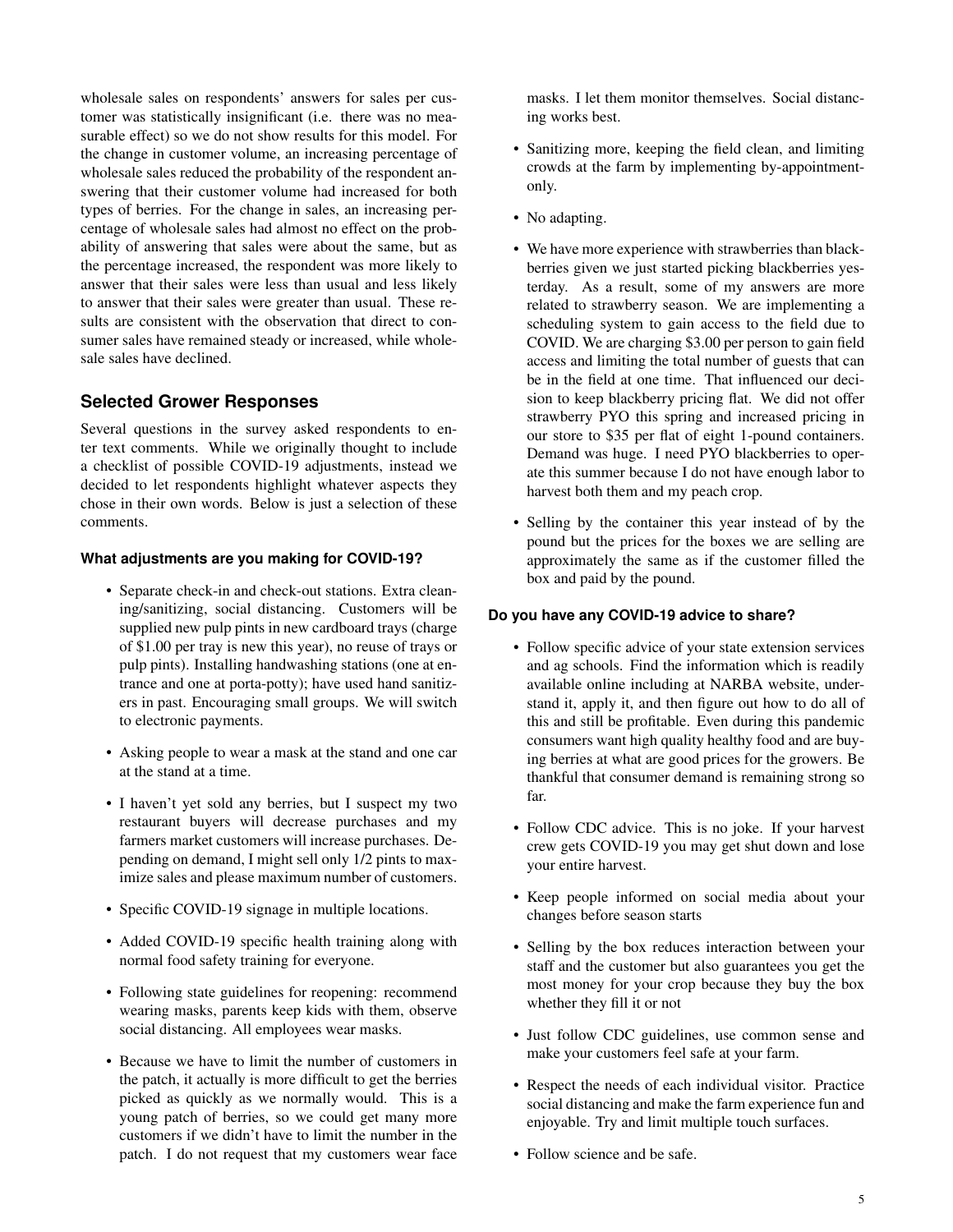<span id="page-5-0"></span>

### **Fig. 6.** Probability of respondents' answer depending on their percentage of wholesale sales

#### **Additional comments.**

- The farmers markets I attend have launched pre-order pre-payment on the internet in response to COVID-19 and it has proven quite successful in the six weeks it's been in operation. The expectation is that this system, coupled with pre-pandemic customer browsing and buying, will continue even after the pandemic is over because it boosts overall sales.
- I would be interested in learning how pack houses are handling COVID. I know the meat packing industry has had many issues of outbreaks and I have heard of a few in the fruit industry. I have not seen any operating guidelines in the trade journals yet. I'm curious how employees are most at risk and what are the best safety measures to implement. It appears this is a greater risk

area than employees working outdoors harvesting.

- Sales of blackberries this year have been excellent. We went through strawberry sales, and they were definitely better than last year. Blackberries are following suit. Seems more people want fresh fruit, and are also trying their hand at making cobblers and also making jam. Also, the customers appreciate a trip out to the farm to see where their fruit and produce come from. More people say they will be buying local this year.
- Many of the adjustments could become SOP in the future.

#### **Discouraged comments.**

• This is the last year I will grow blackberries. Foreign market price has made it impossible to grow blackber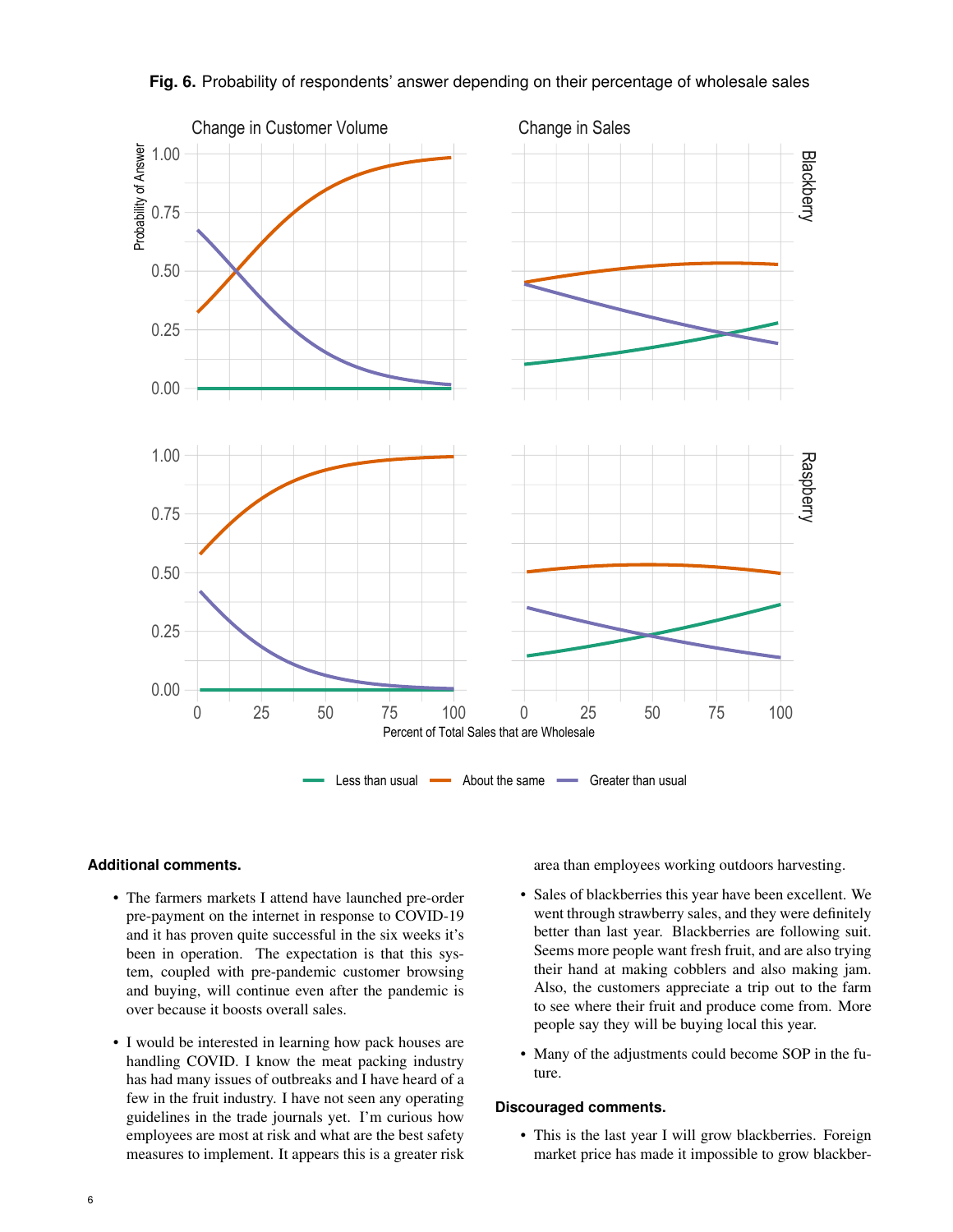ries at a profit. Between weather disasters and pricing that hasn't changed in 40 years we can't even make it worth growing any more even with large acres. Higher labor cost and overall input cost have driven me out of the business. America wants cheap food at any cost to the economy and the people that have sacrificed their lives to give it to them.

- Mexico dumped blackberries on the market for \$5.50 a flat. American Farmers can't survive at these prices.
- Our prices are low in our minds as we compete with low price imports and bigger specialty market fruit stands, little guys like us are retiring from the fresh fruit market and now we now use most of our fruit in our own fruit winery!
- Our blackberries are just starting to bloom. In past years, we had berries setting at this time. We have had cool weather and a lot of rain, this year.

• On April 18 we had a temperature of 26 during the night which resulted in approximately an 80% loss in our production of blackberries this year 2020.

#### **Positive last words.**

- I really think our business will increase as people love to be outdoors away from the virus.
- Local farm stands in our area are doubling sales over previous years.
- This will be our greatest year ever!

# **Bibliography**

- <span id="page-6-2"></span>1. Greene, W. H. (2003). *Econometric Analysis*. Prentice Hall, Upper Saddle River, N.J.
- <span id="page-6-0"></span>2. Grubb, T. (2020). How some NC farmers, and consumers, are rising to the challenges of COVID-19. https://www.newsobserver.com/news/local/article242204436.html.
- <span id="page-6-1"></span>3. NPR (2020). As Food Supply Chain Breaks Down, Farm-To-Door CSAs Take Off. https://www.npr.org/2020/05/10/852512047/as-food-supply-chain-breaks-down-farm-todoor-csas-take-off.

A more extensive report of this survey that includes a table of prices reported by individual growers is available from NARBA. Click this link [http://eepu](http://eepurl.com/dtD2xP)rl.com/dtD2xP to request the report.



For more information, contact the North American Raspberry & Blackberry Association www.raspberryblackberry.com, info@raspberryblackberry.com